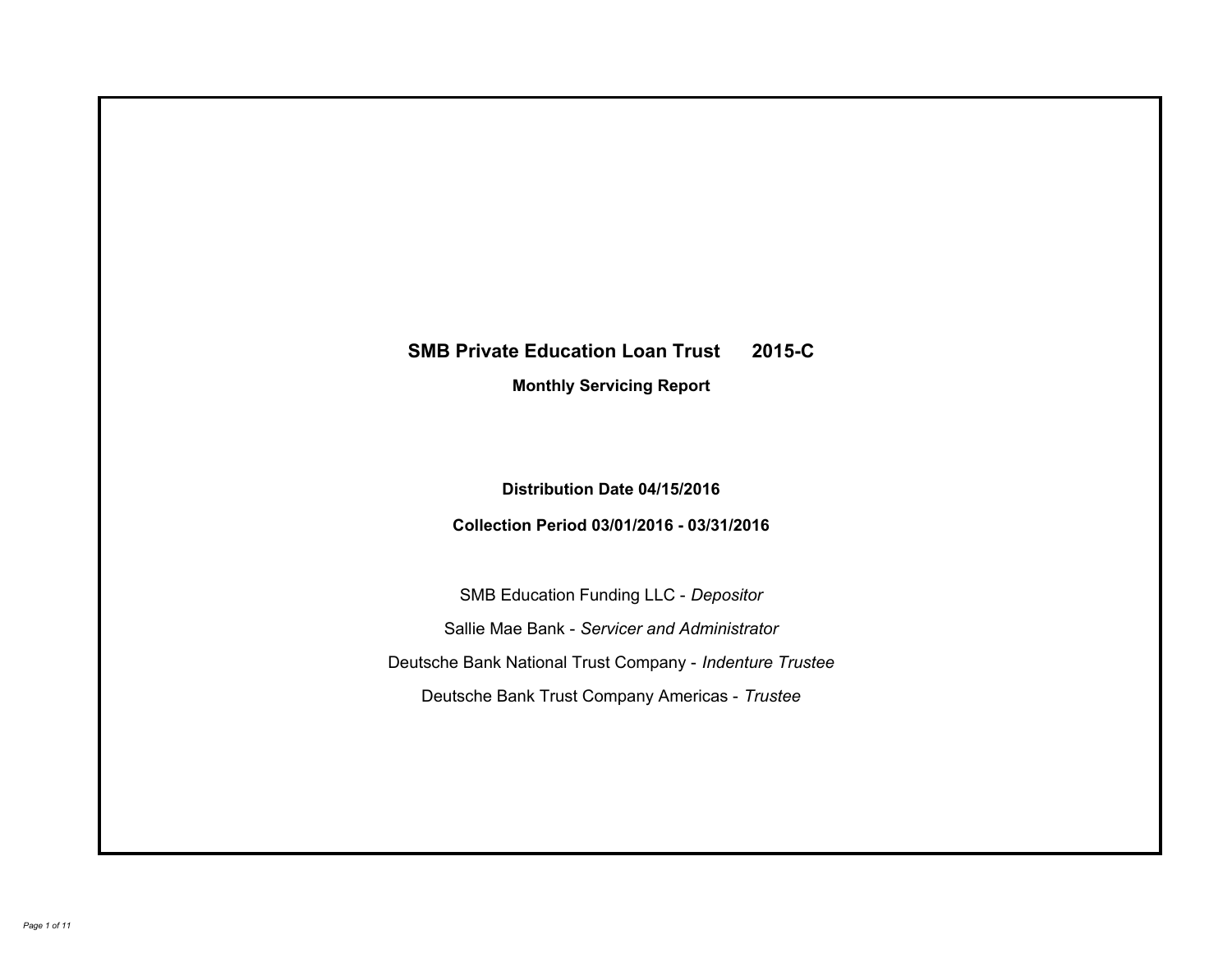| Α           | <b>Student Loan Portfolio Characteristics</b>   |                                                                                                     | <b>Settlement Date</b><br>10/27/2015 | 02/29/2016            | 03/31/2016            |
|-------------|-------------------------------------------------|-----------------------------------------------------------------------------------------------------|--------------------------------------|-----------------------|-----------------------|
|             | <b>Principal Balance</b>                        |                                                                                                     | \$693,787,197.00                     | \$682,622,898.89      | \$675,708,008.28      |
|             | Interest to be Capitalized Balance              |                                                                                                     | 55,852,621.68                        | 48,691,854.64         | 48,866,766.30         |
|             | Pool Balance                                    |                                                                                                     | \$749,639,818.68                     | \$731,314,753.53      | \$724,574,774.58      |
|             | Weighted Average Coupon (WAC)                   |                                                                                                     |                                      |                       |                       |
|             |                                                 | WAC1 (Contractual Interest Rate on the Loan)                                                        | 8.28%                                | 8.49%                 | 8.49%                 |
|             |                                                 | WAC2 (Average of Applicable Interest Rate)                                                          | 8.28%                                | 8.48%                 | 8.48%                 |
|             |                                                 | WAC3 (Average of Actual Interest Rate)                                                              | 8.22%                                | 8.42%                 | 8.41%                 |
|             | Weighted Average Remaining Term                 |                                                                                                     | 127.00                               | 124.65                | 124.26                |
|             | Number of Loans                                 |                                                                                                     | 65,154                               | 63,848                | 63,306                |
|             | Number of Borrowers<br>Pool Factor              |                                                                                                     | 45,614                               | 44,564<br>0.975554840 | 44.205<br>0.966563884 |
|             | Since Issued Total Constant Prepayment Rate (1) |                                                                                                     |                                      | 6.00%                 | 6.48%                 |
|             |                                                 |                                                                                                     |                                      |                       |                       |
| B           | <b>Debt Securities</b>                          | <b>Cusip/Isin</b>                                                                                   | 03/15/2016                           |                       | 04/15/2016            |
|             | A1                                              | 78448RAA4                                                                                           | \$162,251,435.21                     |                       | \$153,039,923.44      |
|             | A <sub>2</sub> A                                | 78448RAB2                                                                                           | \$207,000,000.00                     |                       | \$207,000,000.00      |
|             | A2B                                             | 78448RAC0                                                                                           | \$100,000,000.00                     |                       | \$100,000,000.00      |
|             | A <sub>3</sub>                                  | 78448RAD8                                                                                           | \$75,000,000.00                      |                       | \$75,000,000.00       |
|             | B                                               | 78448RAE6                                                                                           | \$70,000,000.00                      |                       | \$70,000,000.00       |
|             | C                                               | 78448RAF3                                                                                           | \$50,000,000.00                      |                       | \$50,000,000.00       |
|             |                                                 |                                                                                                     |                                      |                       |                       |
| $\mathsf C$ | <b>Certificates</b>                             | <b>Cusip/Isin</b>                                                                                   | 03/15/2016                           |                       | 04/15/2016            |
|             | Residual                                        | 78448R106                                                                                           | \$100,000.00                         |                       | \$100,000.00          |
|             |                                                 |                                                                                                     |                                      |                       |                       |
| D           | <b>Account Balances</b>                         |                                                                                                     | 03/15/2016                           |                       | 04/15/2016            |
|             | Reserve Account Balance                         |                                                                                                     | \$1,884,455.00                       |                       | \$1,884,455.00        |
|             |                                                 |                                                                                                     |                                      |                       |                       |
| E           | <b>Asset / Liability</b>                        |                                                                                                     | 03/15/2016                           |                       | 04/15/2016            |
|             | Overcollateralization Percentage                |                                                                                                     | 9.17%                                |                       | 9.60%                 |
|             | Specified Overcollateralization Amount          |                                                                                                     | \$219,394,426.06                     |                       | \$217,372,432.37      |
|             | Actual Overcollateralization Amount             |                                                                                                     | \$67,063,318.32                      |                       | \$69,534,851.14       |
|             |                                                 | (1) For additional information, see 'Since Issued CPR Methodology' found on page 11 of this report. |                                      |                       |                       |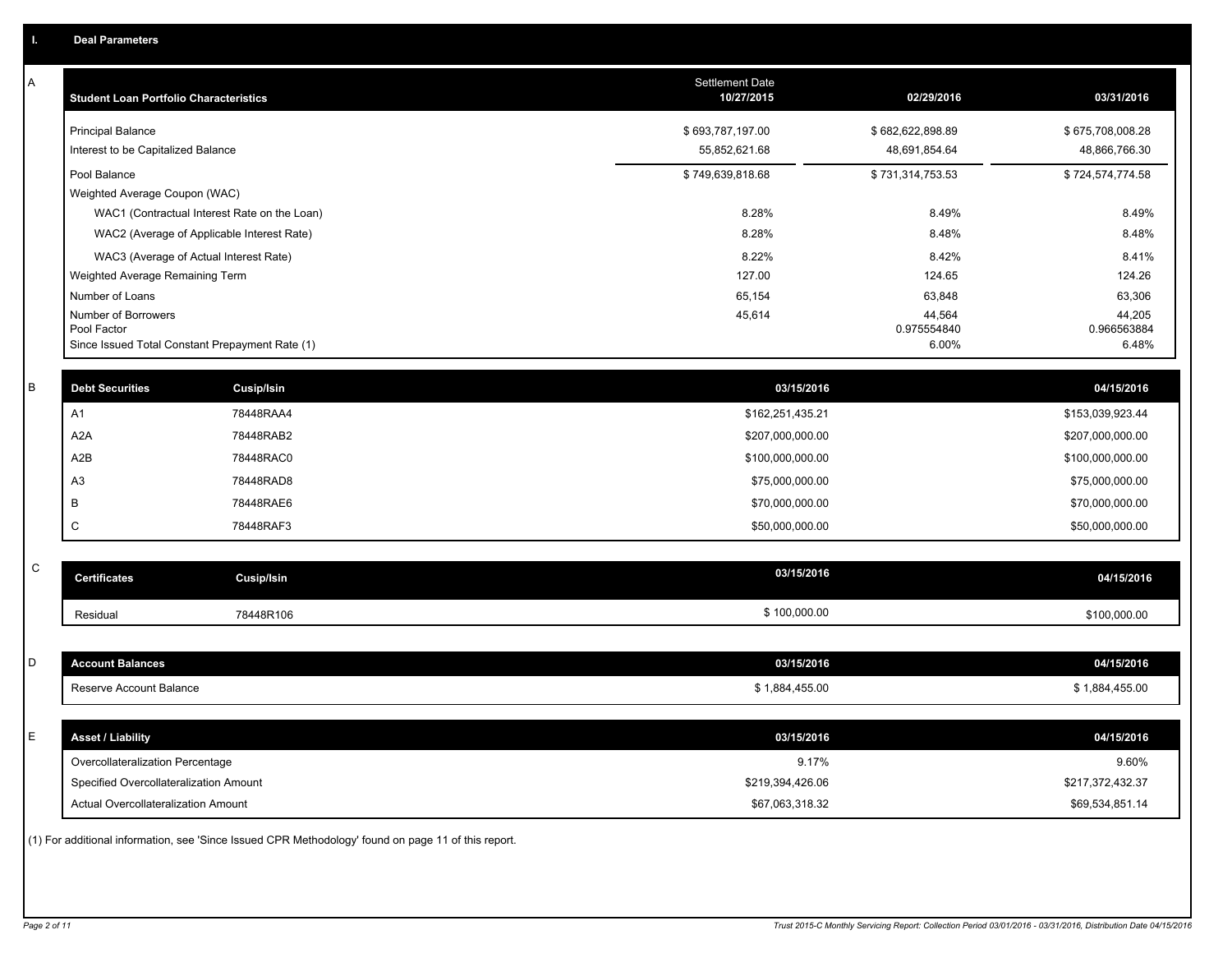### **II. 2015-C Trust Activity 03/01/2016 through 03/31/2016**

| Α | <b>Student Loan Principal Receipts</b>                           |                 |  |
|---|------------------------------------------------------------------|-----------------|--|
|   | <b>Borrower Principal</b>                                        | 8,382,615.26    |  |
|   | <b>Consolidation Activity Principal</b>                          | 0.00            |  |
|   | Seller Principal Reimbursement                                   | 0.00            |  |
|   | Servicer Principal Reimbursement                                 | 0.00            |  |
|   | Delinquent Principal Purchases by Servicer                       | 0.00            |  |
|   | <b>Other Principal Deposits</b>                                  | 0.00            |  |
|   | <b>Total Principal Receipts</b>                                  | \$8,382,615.26  |  |
| B | <b>Student Loan Interest Receipts</b>                            |                 |  |
|   | Borrower Interest                                                | 2,628,757.38    |  |
|   | <b>Consolidation Activity Interest</b>                           | 0.00            |  |
|   | Seller Interest Reimbursement                                    | 0.00            |  |
|   | Servicer Interest Reimbursement                                  | 0.00            |  |
|   | Delinquent Interest Purchases by Servicer                        | 0.00            |  |
|   | <b>Other Interest Deposits</b>                                   | 0.00            |  |
|   | <b>Total Interest Receipts</b>                                   | \$2,628,757.38  |  |
| C | <b>Recoveries on Realized Losses</b>                             | \$25,083.56     |  |
| D | <b>Investment Income</b>                                         | \$3,689.26      |  |
| Ε | <b>Funds Borrowed from Next Collection Period</b>                | \$0.00          |  |
| F | <b>Funds Repaid from Prior Collection Period</b>                 | \$0.00          |  |
| G | Loan Sale or Purchase Proceeds                                   | \$0.00          |  |
| H | Initial Deposits to Distribution Account                         | \$0.00          |  |
|   | <b>Excess Transferred from Other Accounts</b>                    | \$0.00          |  |
| J | <b>Borrower Benefit Reimbursements</b>                           | \$0.00          |  |
| Κ | <b>Other Deposits</b>                                            | \$0.00          |  |
| L | <b>Other Fees Collected</b>                                      | \$0.00          |  |
| М | <b>AVAILABLE FUNDS</b>                                           | \$11,040,145.46 |  |
| N | Non-Cash Principal Activity During Collection Period             | \$1,467,724.65  |  |
| O | Aggregate Purchased Amounts by the Depositor, Servicer or Seller | \$0.00          |  |
| P | Aggregate Loan Substitutions                                     | \$0.00          |  |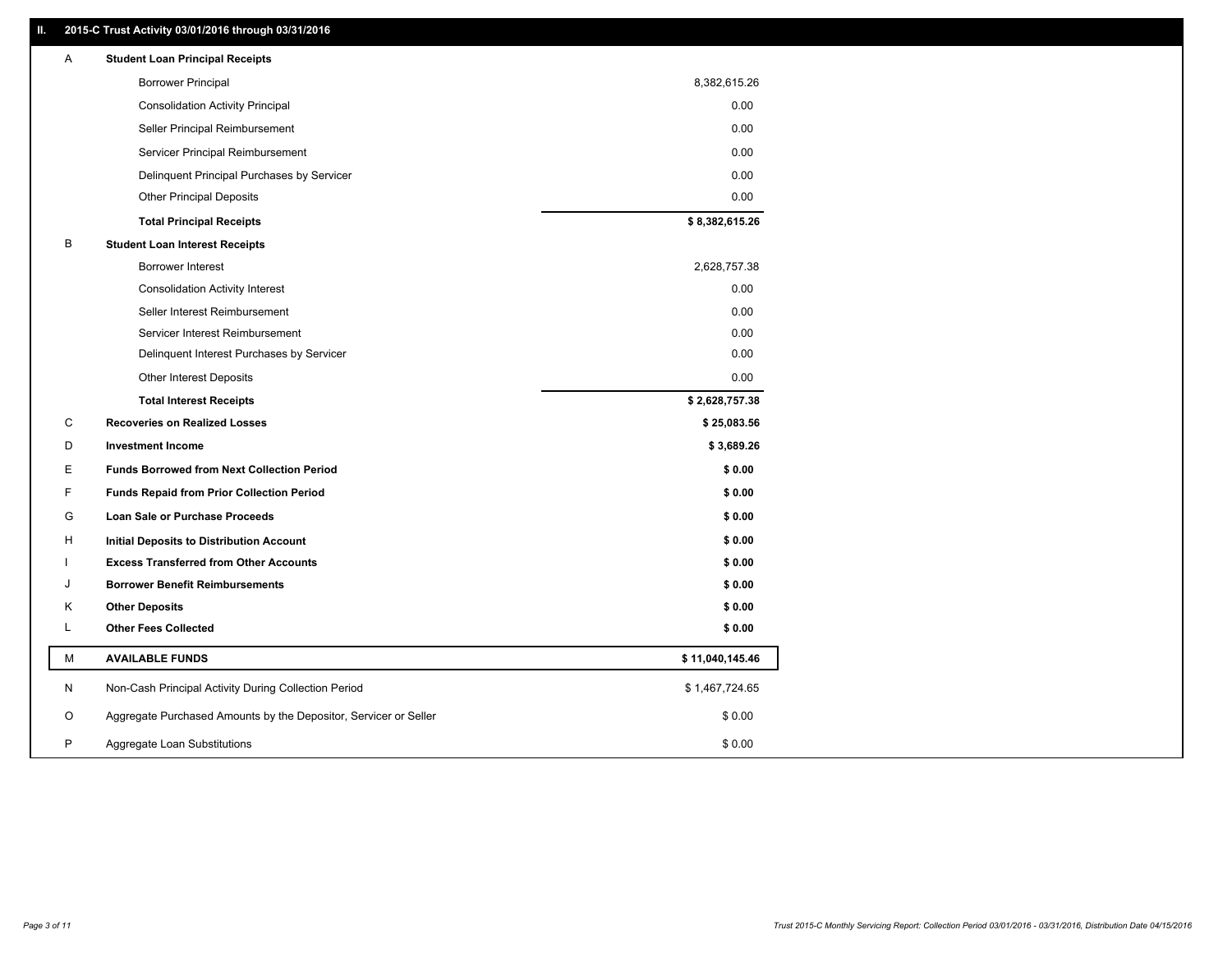|                   |                       |                          |         |                  | <b>Loans by Repayment Status</b> |                            |                          |         |                  |                |                            |
|-------------------|-----------------------|--------------------------|---------|------------------|----------------------------------|----------------------------|--------------------------|---------|------------------|----------------|----------------------------|
|                   |                       |                          |         | 03/31/2016       |                                  |                            |                          |         | 02/29/2016       |                |                            |
|                   |                       | <b>Wtd Avg</b><br>Coupon | # Loans | Principal        | % of Principal                   | % of Loans in<br>Repay (1) | <b>Wtd Avg</b><br>Coupon | # Loans | Principal        | % of Principal | % of Loans in<br>Repay (1) |
| INTERIM:          | IN SCHOOL             | 9.08%                    | 12,622  | \$134,417,565.12 | 19.893%                          | $-$ %                      | 9.07%                    | 12,827  | \$136,219,204.49 | 19.955%        | $-$ %                      |
|                   | GRACE                 | 8.95%                    | 2,828   | \$27,940,503.25  | 4.135%                           | $-$ %                      | 8.93%                    | 3,142   | \$31,318,350.99  | 4.588%         | $-$ %                      |
|                   | <b>DEFERMENT</b>      | 8.93%                    | 2,191   | \$21,098,840.52  | 3.122%                           | $-$ %                      | 8.90%                    | 2,105   | \$20,122,093.81  | 2.948%         | $-$ %                      |
| <b>REPAYMENT:</b> | <b>CURRENT</b>        | 8.10%                    | 43,275  | \$461,067,239.04 | 68.235%                          | 93.665%                    | 8.10%                    | 43,113  | \$460,513,247.17 | 67.462%        | 93.040%                    |
|                   | 31-60 DAYS DELINQUENT | 8.95%                    | 422     | \$5,145,062.13   | 0.761%                           | 1.045%                     | 9.06%                    | 542     | \$6,820,278.17   | 0.999%         | 1.378%                     |
|                   | 61-90 DAYS DELINQUENT | 9.26%                    | 308     | \$3,669,347.21   | 0.543%                           | 0.745%                     | 9.21%                    | 334     | \$3,971,042.86   | 0.582%         | 0.802%                     |
|                   | > 90 DAYS DELINQUENT  | 9.29%                    | 157     | \$1,892,269.74   | 0.280%                           | 0.384%                     | 9.24%                    | 85      | \$841,136.10     | 0.123%         | 0.170%                     |
|                   | <b>FORBEARANCE</b>    | 8.58%                    | 1,503   | \$20,477,181.27  | 3.030%                           | 4.160%                     | 8.59%                    | 1,700   | \$22,817,545.30  | 3.343%         | 4.610%                     |
| <b>TOTAL</b>      |                       |                          | 63,306  | \$675,708,008.28 | 100.00%                          | 100.00%                    |                          | 63,848  | \$682,622,898.89 | 100.00%        | 100.00%                    |

Percentages may not total 100% due to rounding  $^\star$ 

1 Loans classified in "Repayment" include any loan for which interim interest only, \$25 fixed payments or full principal and interest payments are due.

|                 |                                                                                                                              |                          |         |                  | <b>Loans by Borrower Status</b> |                                |                          |         |                  |                |                                |
|-----------------|------------------------------------------------------------------------------------------------------------------------------|--------------------------|---------|------------------|---------------------------------|--------------------------------|--------------------------|---------|------------------|----------------|--------------------------------|
|                 |                                                                                                                              |                          |         | 03/31/2016       |                                 |                                |                          |         | 02/29/2016       |                |                                |
|                 |                                                                                                                              | <b>Wtd Avg</b><br>Coupon | # Loans | Principal        | % of Principal                  | % of Loans in<br>P&I Repay (2) | <b>Wtd Avg</b><br>Coupon | # Loans | Principal        | % of Principal | % of Loans in<br>P&I Repay (2) |
| <b>INTERIM:</b> | IN SCHOOL                                                                                                                    | 8.68%                    | 25,079  | \$291,558,654.45 | 43.149%                         | $-$ %                          | 8.67%                    | 25,480  | \$295,145,582.21 | 43.237%        | $-$ %                          |
|                 | GRACE                                                                                                                        | 8.62%                    | 5,091   | \$54,592,230.09  | 8.079%                          | $-$ %                          | 8.58%                    | 5,741   | \$63,400,948.37  | 9.288%         | $-$ %                          |
|                 | <b>DEFERMENT</b>                                                                                                             | 8.49%                    | 4,218   | \$40,896,937.23  | 6.052%                          | $-$ %                          | 8.47%                    | 4,135   | \$39,868,650.92  | 5.841%         | $-$ %                          |
| P&I REPAYMENT:  | <b>CURRENT</b>                                                                                                               | 7.97%                    | 26,629  | \$258,559,908.33 | 38.265%                         | 89.572%                        | 7.98%                    | 25,942  | \$251,008,487.24 | 36.771%        | 88.319%                        |
|                 | 31-60 DAYS DELINQUENT                                                                                                        | 8.99%                    | 356     | \$4,417,354.79   | 0.654%                          | 1.530%                         | 9.16%                    | 481     | \$6,083,988.01   | 0.891%         | 2.141%                         |
|                 | 61-90 DAYS DELINQUENT                                                                                                        | 9.29%                    | 282     | \$3,366,544.20   | 0.498%                          | 1.166%                         | 9.23%                    | 290     | \$3,488,959.59   | 0.511%         | 1.228%                         |
|                 | > 90 DAYS DELINQUENT                                                                                                         | 9.28%                    | 148     | \$1,839,197.92   | 0.272%                          | 0.637%                         | 9.20%                    | 79      | \$808,737.25     | 0.118%         | 0.285%                         |
|                 | FORBEARANCE                                                                                                                  | 8.58%                    | 1,503   | \$20,477,181.27  | 3.030%                          | 7.094%                         | 8.59%                    | 1,700   | \$22,817,545.30  | 3.343%         | 8.028%                         |
| <b>TOTAL</b>    | Percentages may not total 100% due to rounding                                                                               |                          | 63,306  | \$675,708,008.28 | 100.00%                         | 100.00%                        |                          | 63,848  | \$682,622,898.89 | 100.00%        | 100.00%                        |
|                 | 2 Loans classified in "P&I Repayment" includes only those loans for which scheduled principal and interest payments are due. |                          |         |                  |                                 |                                |                          |         |                  |                |                                |

WAC reflects WAC3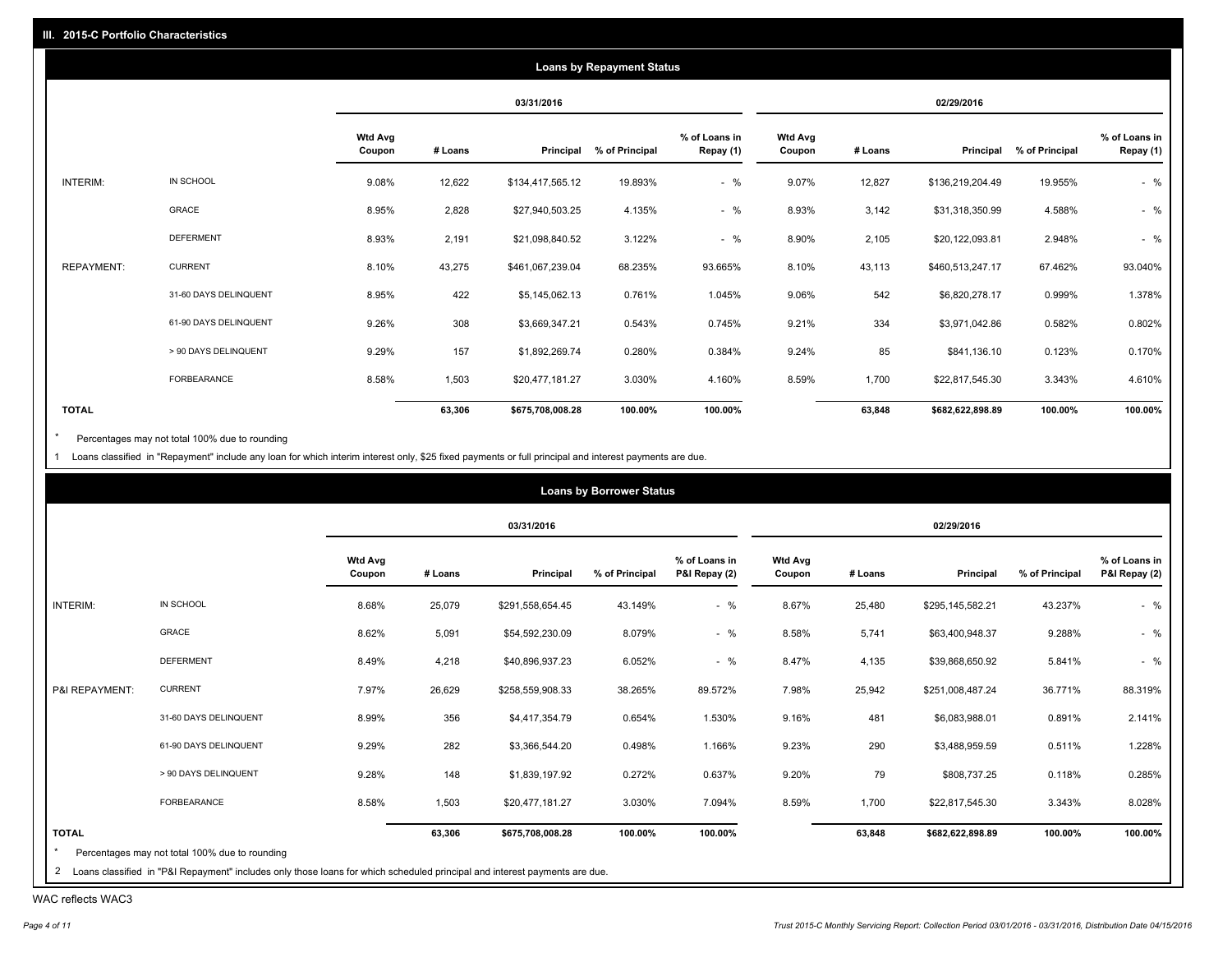|                                                                                                  | 3/31/2016        | 2/29/2016        |
|--------------------------------------------------------------------------------------------------|------------------|------------------|
| Pool Balance                                                                                     | \$724,574,774.58 | \$731,314,753.53 |
| Total # Loans                                                                                    | 63,306           | 63,848           |
| Total # Borrowers                                                                                | 44,205           | 44,564           |
| Weighted Average Coupon                                                                          | 8.48%            | 8.48%            |
| Weighted Average Remaining Term                                                                  | 124.26           | 124.65           |
| Percent of Pool - Cosigned                                                                       | 92.5%            | 92.4%            |
| Percent of Pool - Non Cosigned                                                                   | 7.5%             | 7.6%             |
| Borrower Interest Accrued for Period                                                             | \$4,798,812.80   | \$4,531,300.00   |
| Outstanding Borrower Interest Accrued                                                            | \$51,879,343.92  | \$51,677,084.43  |
| Gross Principal Realized Loss - Periodic                                                         | \$459,541.84     | \$470,544.06     |
| Gross Principal Realized Loss - Cumulative                                                       | \$1,628,414.96   | \$1,168,873.12   |
| Recoveries on Realized Losses - Periodic                                                         | \$25,083.56      | \$3,758.00       |
| Recoveries on Realized Losses - Cumulative                                                       | \$29,256.80      | \$4,173.24       |
| Net Losses - Periodic                                                                            | \$434,458.28     | \$466,786.06     |
| Net Losses - Cumulative                                                                          | \$1,599,158.16   | \$1,164,699.88   |
| Non-Cash Principal Activity - Capitalized Interest                                               | \$1,920,880.92   | \$1,992,161.70   |
| Since Issued Total Constant Prepayment Rate (CPR) (1)                                            | 6.48%            | 6.00%            |
| Loan Substitutions                                                                               | \$0.00           | \$0.00           |
| <b>Cumulative Loan Substitutions</b>                                                             | \$0.00           | \$0.00           |
| <b>Unpaid Servicing Fees</b>                                                                     | \$0.00           | \$0.00           |
| <b>Unpaid Administration Fees</b>                                                                | \$0.00           | \$0.00           |
| <b>Unpaid Carryover Servicing Fees</b>                                                           | \$0.00           | \$0.00           |
| Note Interest Shortfall                                                                          | \$0.00           | \$0.00           |
| Loans in Modification                                                                            | \$2,056,935.50   | \$1,283,009.07   |
| % of Loans in Modification as a % of Loans in Repayment (P&I)                                    | 0.71%            | 0.45%            |
|                                                                                                  |                  |                  |
| % Annualized Gross Principal Realized Loss - Periodic as a %<br>of Loans in Repayment (P&I) * 12 | 1.91%            | 1.99%            |
| % Gross Principal Realized Loss - Cumulative as a % of<br>Original Pool Balance                  | 0.22%            | 0.16%            |

(1) For additional information, see 'Since Issued CPR Methodology' found on page 11 of this report.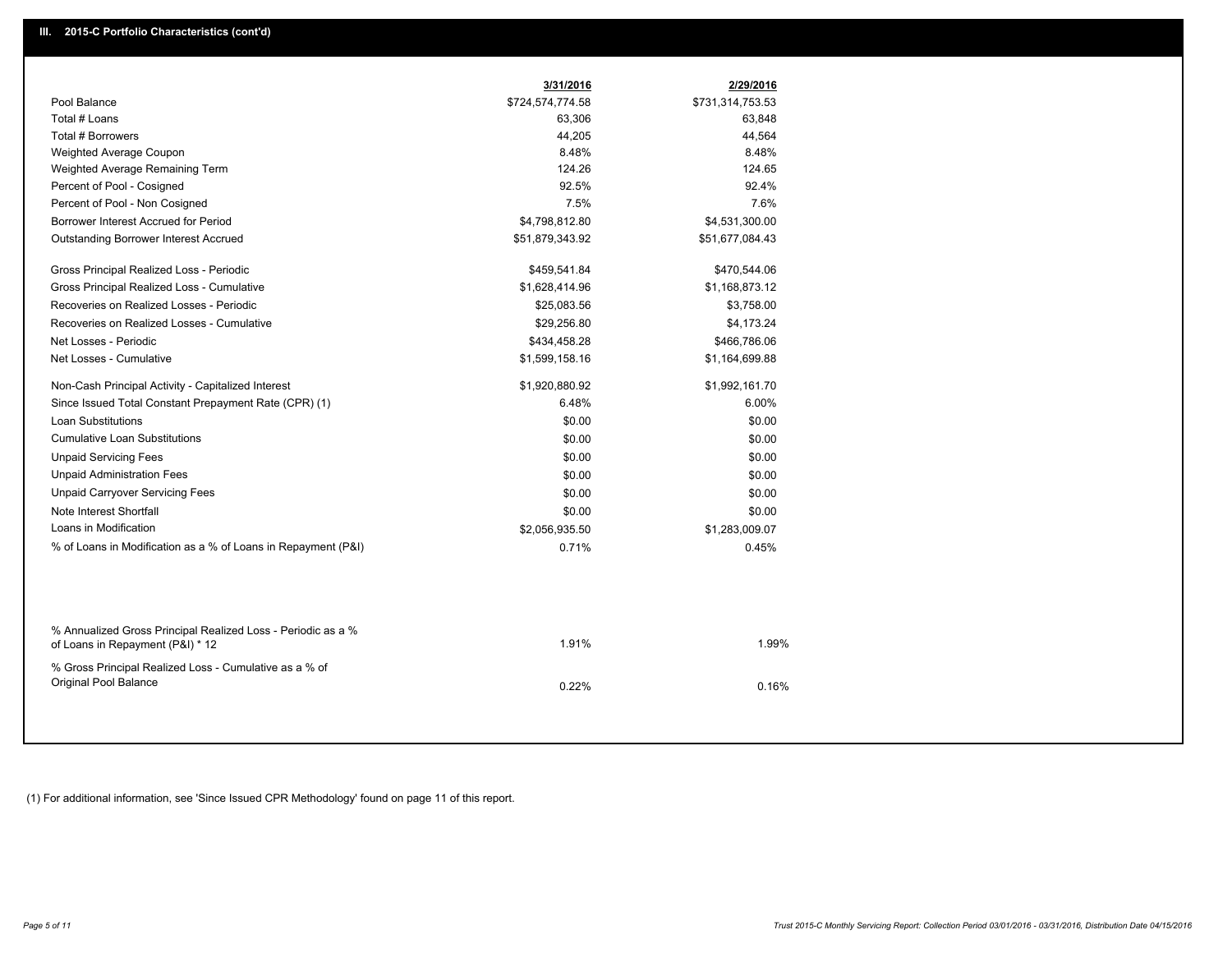#### **Loan Program**  A

|                                    | Weighted<br><b>Average Coupon</b> | # LOANS     | <b>\$ AMOUNT</b> | $%$ *     |
|------------------------------------|-----------------------------------|-------------|------------------|-----------|
| - Smart Option Interest-Only Loans | 7.37%                             | 14,535      | \$138,455,285.05 | 20.490%   |
| - Smart Option Fixed Pay Loans     | 8.34%                             | 16,982      | \$215,350,840.96 | 31.870%   |
| - Smart Option Deferred Loans      | 8.87%                             | 31.789      | \$321,901,882.27 | 47.639%   |
| - Other Loan Programs              | $0.00\%$                          | $\mathbf 0$ | \$0.00           | $0.000\%$ |
| <b>Total</b>                       | 8.41%                             | 63,306      | \$675,708,008.28 | 100.000%  |

\* Percentages may not total 100% due to rounding

B

C

**Index Type**

|                       | Weighted<br><b>Average Coupon</b> | # LOANS | <b>\$ AMOUNT</b> | $%$ *     |
|-----------------------|-----------------------------------|---------|------------------|-----------|
| - Fixed Rate Loans    | 9.67%                             | 10,727  | \$125,584,637.12 | 18.586%   |
| - LIBOR Indexed Loans | 8.12%                             | 52.579  | \$550,123,371.16 | 81.414%   |
| - Other Index Rates   | $0.00\%$                          | 0       | \$0.00           | $0.000\%$ |
| Total                 | 8.41%                             | 63,306  | \$675,708,008.28 | 100.000%  |

\* Percentages may not total 100% due to rounding

## **Weighted Average Recent FICO**

| (2)<br>Wtd Avg Recent FICO Band | # LOANS | <b>\$ AMOUNT</b> | $%$ *    |
|---------------------------------|---------|------------------|----------|
| $0 - 639$                       | 3,320   | \$29,423,660.21  | 4.354%   |
| 640 - 669                       | 3,582   | \$34,776,435.04  | 5.147%   |
| 670 - 699                       | 7,930   | \$80,464,364.31  | 11.908%  |
| 700 - 739                       | 15,305  | \$162,544,101.90 | 24.055%  |
| $740 +$                         | 33,156  | \$368,399,181.72 | 54.520%  |
| N/A(1)                          | 13      | \$100,265.10     | 0.015%   |
| Total                           | 63,306  | \$675,708,008.28 | 100.000% |

WAC reflects WAC3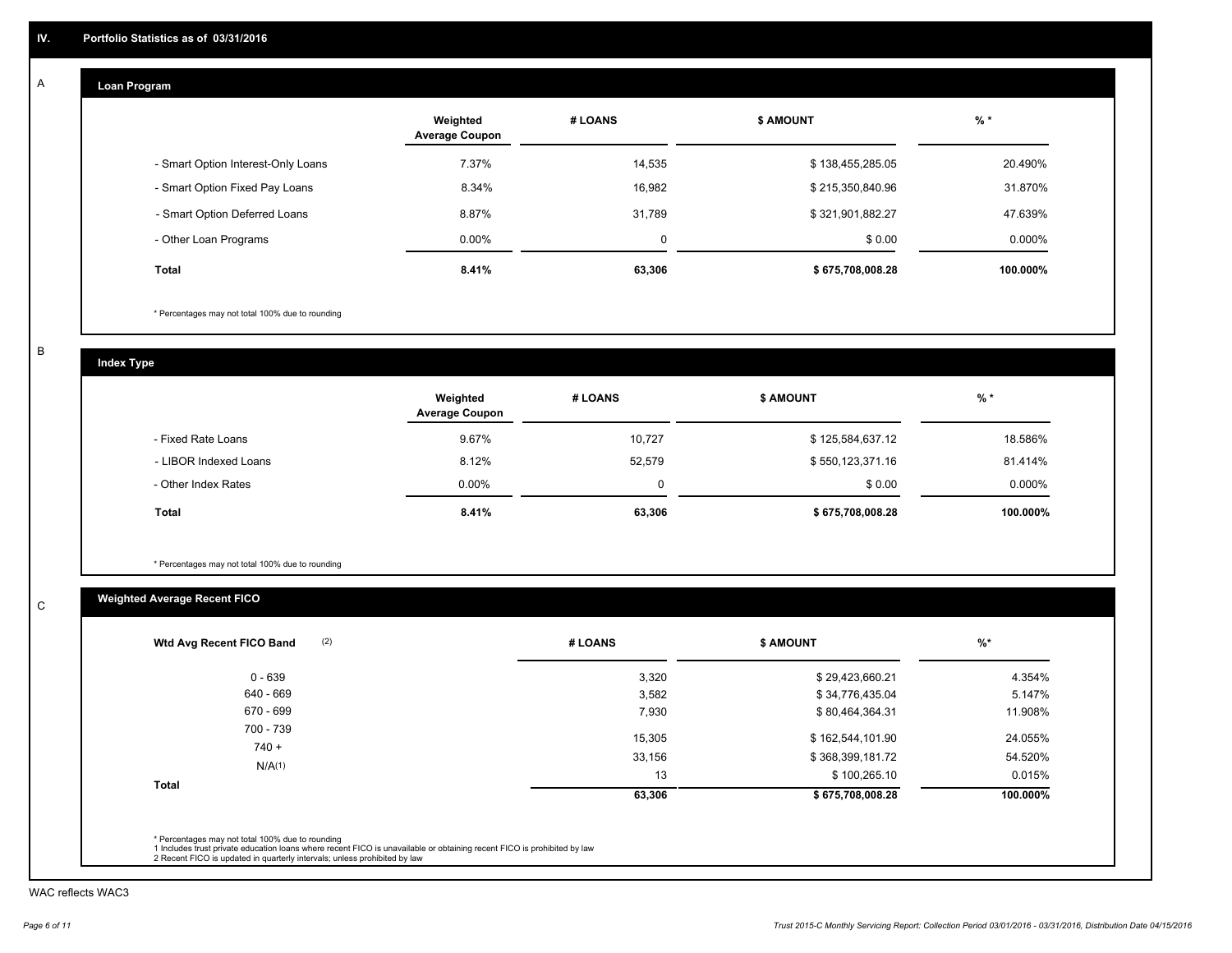| V. |       | 2015-C Reserve Account and Principal Distribution Calculations                             |                  |  |
|----|-------|--------------------------------------------------------------------------------------------|------------------|--|
| А. |       | <b>Reserve Account</b>                                                                     |                  |  |
|    |       | Specified Reserve Account Balance                                                          | \$1,884,455.00   |  |
|    |       | Actual Reserve Account Balance                                                             | \$1,884,455.00   |  |
| В. |       | <b>Principal Distribution Amount</b>                                                       |                  |  |
|    | i.    | Class A Notes Outstanding                                                                  | \$544,251,435.21 |  |
|    | ii.   | Pool Balance                                                                               | \$724,574,774.58 |  |
|    | iii.  | First Priority Principal Distribution Amount (i - ii)                                      | \$0.00           |  |
|    |       |                                                                                            |                  |  |
|    | iv.   | Class A and B Notes Outstanding                                                            | \$614,251,435.21 |  |
|    | v.    | First Priority Principal Distribution Amount                                               | \$0.00           |  |
|    | vi.   | Pool Balance                                                                               | \$724,574,774.58 |  |
|    | vii.  | Specified Overcollateralization Amount                                                     | \$217,372,432.37 |  |
|    | viii. | Available Funds (after payment of waterfall items A through H)                             | \$0.00           |  |
|    | ix.   | <b>Class C Notes Outstanding</b>                                                           | \$50,000,000.00  |  |
|    | x.    | Regular Principal Distribution Amount (if (iv > 0, (iv - v) - (vi - vii), min(viii, ix))   | \$107,049,093.00 |  |
|    |       |                                                                                            |                  |  |
|    | xi.   | Pool Balance                                                                               | \$724,574,774.58 |  |
|    | xii.  | 10% of Initial Pool Balance                                                                | \$74,963,981.87  |  |
|    | xiii. | First Priority Principal Distribution Amount                                               | \$0.00           |  |
|    | xiv.  | <b>Regular Principal Distribution Amount</b>                                               | \$107,049,093.00 |  |
|    | XV.   | Available Funds (after payment of waterfall items A through J)                             | \$0.00           |  |
|    |       | xvi. Additional Principal Distribution Amount (if(ix $\lt$ = x, min(xv, xi - xiii - xiv))) | \$0.00           |  |
|    |       |                                                                                            |                  |  |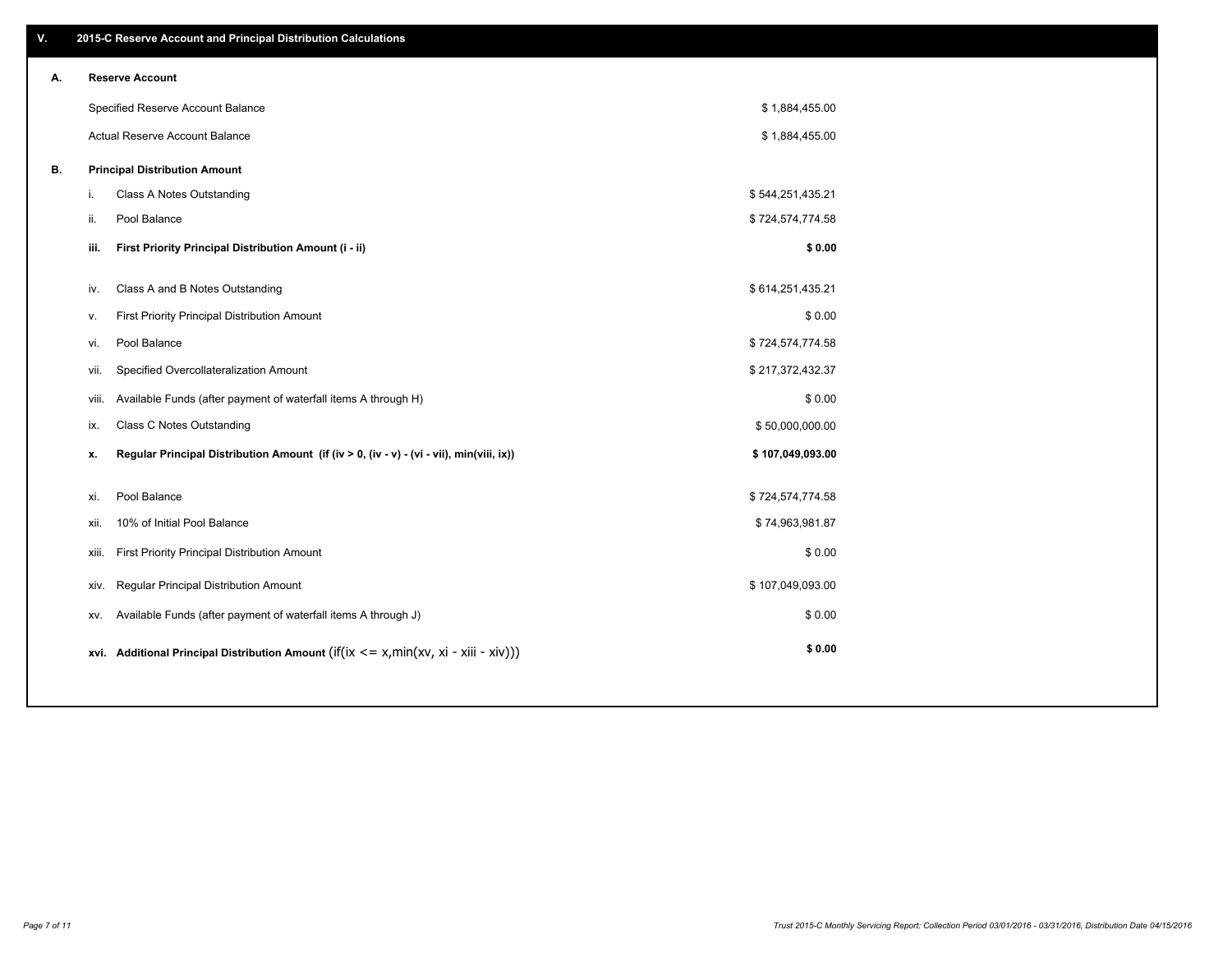|          |                                                         | Paid           | <b>Funds Balance</b> |
|----------|---------------------------------------------------------|----------------|----------------------|
|          | <b>Total Available Funds</b>                            |                | \$11,040,145.46      |
| A        | <b>Trustee Fees</b>                                     | \$0.00         | \$11,040,145.46      |
| B        | <b>Servicing Fees</b>                                   | \$455,343.84   | \$10,584,801.62      |
| C        | i. Administration Fees                                  | \$8,333.00     | \$10,576,468.62      |
|          | ii. Unreimbursed Administrator Advances plus any Unpaid | \$0.00         | \$10,576,468.62      |
| D        | Class A Noteholders Interest Distribution Amount        | \$973,290.18   | \$9,603,178.44       |
| Е        | <b>First Priority Principal Payment</b>                 | \$0.00         | \$9,603,178.44       |
| F        | Class B Noteholders Interest Distribution Amount        | \$204,166.67   | \$9,399,011.77       |
| G        | Class C Noteholders Interest Distribution Amount        | \$187,500.00   | \$9,211,511.77       |
| н        | <b>Reinstatement Reserve Account</b>                    | \$0.00         | \$9,211,511.77       |
|          | <b>Regular Principal Distribution</b>                   | \$9,211,511.77 | \$0.00               |
| J        | <b>Carryover Servicing Fees</b>                         | \$0.00         | \$0.00               |
| K        | Additional Principal Distribution Amount                | \$0.00         | \$0.00               |
| <b>L</b> | Unpaid Expenses of Trustee                              | \$0.00         | \$0.00               |
| М        | Unpaid Expenses of Administrator                        | \$0.00         | \$0.00               |
| N        | Remaining Funds to the Residual Certificateholders      | \$0.00         | \$0.00               |

#### **Waterfall Conditions**

|      | Pool Balance                                                                     | \$724,574,774.58 |  |
|------|----------------------------------------------------------------------------------|------------------|--|
|      | Class A and B Notes Outstanding                                                  | \$614,251,435.21 |  |
| iii. | Class C Noteholders' Interest Distribution Ratio (i / ii)                        | 117.96%          |  |
| IV.  | Minimum Ratio                                                                    | 110.00%          |  |
| v.   | Is the Class C Noteholders' Interest Distribution Condition Satisfied (iii > iv) |                  |  |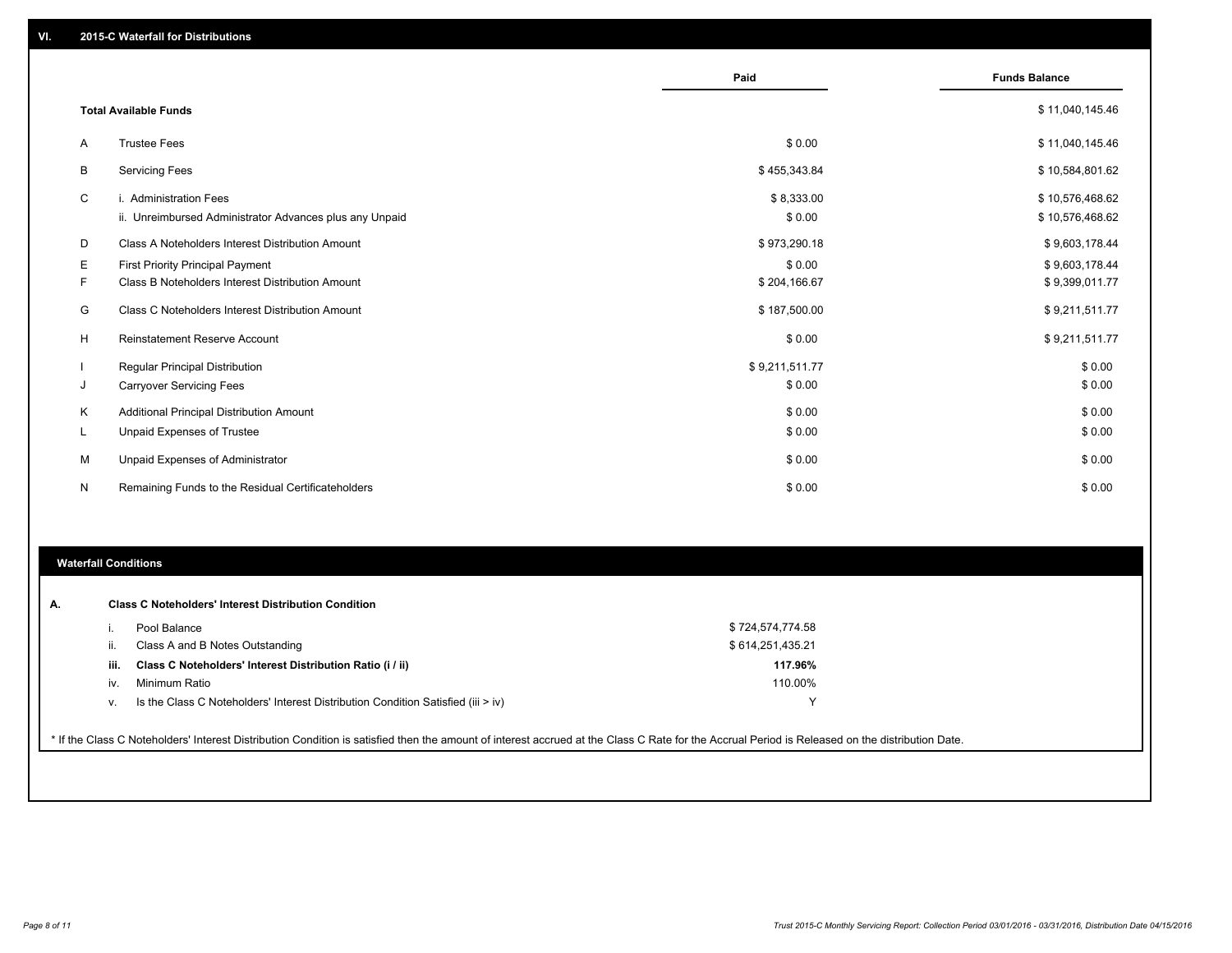| <b>Distribution Amounts</b>                                |                         |                         |                         |
|------------------------------------------------------------|-------------------------|-------------------------|-------------------------|
|                                                            | <b>A1</b>               | A <sub>2</sub> A        | A <sub>2</sub> B        |
| Cusip/Isin                                                 | 78448RAA4               | 78448RAB2               | 78448RAC0               |
| <b>Beginning Balance</b>                                   | \$162,251,435.21        | \$207,000,000.00        | \$100,000,000.00        |
| Index                                                      | <b>LIBOR</b>            | <b>FIXED</b>            | <b>LIBOR</b>            |
| Spread/Fixed Rate                                          | 0.90%                   | 2.75%                   | 1.40%                   |
| Record Date (Days Prior to Distribution)                   | 1 NEW YORK BUSINESS DAY | 1 NEW YORK BUSINESS DAY | 1 NEW YORK BUSINESS DAY |
| <b>Accrual Period Begin</b>                                | 3/15/2016               | 3/15/2016               | 3/15/2016               |
| <b>Accrual Period End</b>                                  | 4/15/2016               | 4/15/2016               | 4/15/2016               |
| Daycount Fraction                                          | 0.08611111              | 0.08333333              | 0.08611111              |
| Interest Rate*                                             | 1.33620%                | 2.75000%                | 1.83620%                |
| <b>Accrued Interest Factor</b>                             | 0.001150617             | 0.002291667             | 0.001581172             |
| <b>Current Interest Due</b>                                | \$186,689.21            | \$474,375.00            | \$158,117.22            |
| Interest Shortfall from Prior Period Plus Accrued Interest | $\mathsf{\$}$ -         | $\mathcal{S}$ -         | $\mathsf{\$}$ -         |
| <b>Total Interest Due</b>                                  | \$186,689.21            | \$474,375.00            | \$158,117.22            |
| <b>Interest Paid</b>                                       | \$186,689.21            | \$474,375.00            | \$158,117.22            |
| <b>Interest Shortfall</b>                                  | $S -$                   | $\mathsf{\$}$ -         | $\mathsf{\$}$ -         |
| <b>Principal Paid</b>                                      | \$9,211,511.77          | $\frac{2}{3}$ -         | $\mathsf{\$}$ -         |
| <b>Ending Principal Balance</b>                            | \$153,039,923.44        | \$207,000,000.00        | \$100,000,000.00        |
| Paydown Factor                                             | 0.046289004             | 0.000000000             | 0.000000000             |
| <b>Ending Balance Factor</b>                               | 0.769044841             | 1.000000000             | 1.000000000             |

\* Pay rates for Current Distribution. For the interest rates applicable to the next distribution date, please see https://www.salliemae.com/about/investors/data/SMBabrate.txt.

**VII. 2015-C Distributions**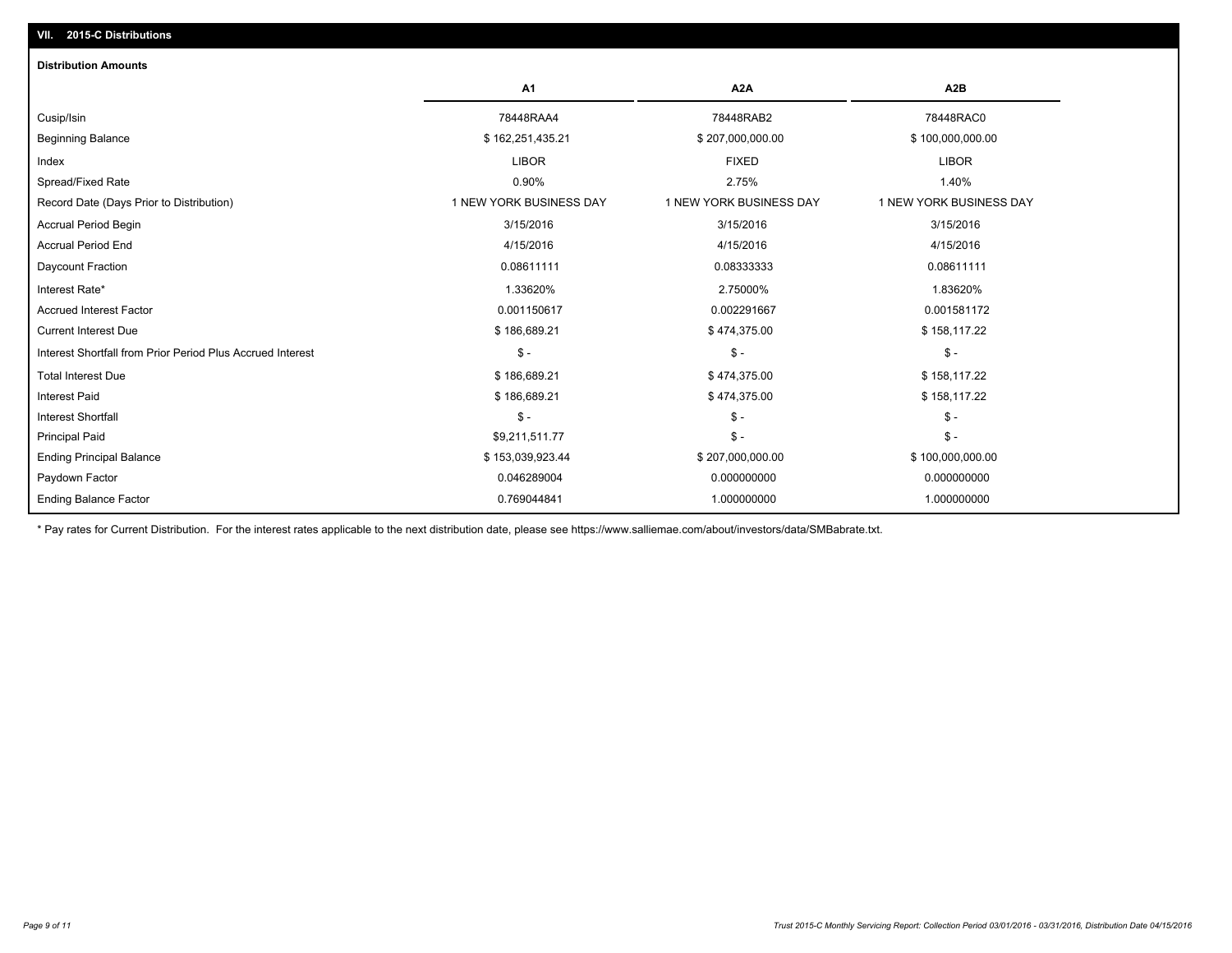| A3                      | в                       | с                       |
|-------------------------|-------------------------|-------------------------|
| 78448RAD8               | 78448RAE6               | 78448RAF3               |
| \$75,000,000.00         | \$70,000,000.00         | \$50,000,000.00         |
| <b>LIBOR</b>            | <b>FIXED</b>            | <b>FIXED</b>            |
| 1.95%                   | 3.50%                   | 4.50%                   |
| 1 NEW YORK BUSINESS DAY | 1 NEW YORK BUSINESS DAY | 1 NEW YORK BUSINESS DAY |
| 3/15/2016               | 3/15/2016               | 3/15/2016               |
| 4/15/2016               | 4/15/2016               | 4/15/2016               |
| 0.08611111              | 0.08333333              | 0.08333333              |
| 2.38620%                | 3.50000%                | 4.50000%                |
| 0.002054783             | 0.002916667             | 0.003750000             |
| \$154,108.75            | \$204,166.67            | \$187,500.00            |
| $\mathsf{\$}$ -         | $\mathsf{\$}$ -         | $\frac{2}{3}$ -         |
| \$154,108.75            | \$204,166.67            | \$187,500.00            |
| \$154,108.75            | \$204,166.67            | \$187,500.00            |
| $\mathsf{\$}$ -         | $\mathsf{\$}$ -         | $S -$                   |
| $\mathsf{\$}$ -         | $\mathsf{\$}$ -         | $S -$                   |
| \$75,000,000.00         | \$70,000,000.00         | \$50,000,000.00         |
| 0.000000000             | 0.000000000             | 0.000000000             |
| 1.000000000             | 1.000000000             | 1.000000000             |
|                         |                         |                         |

\* Pay rates for Current Distribution. For the interest rates applicable to the next distribution date, please see https://www.salliemae.com/about/investors/data/SMBabrate.txt.

**VII. 2015-C Distributions**